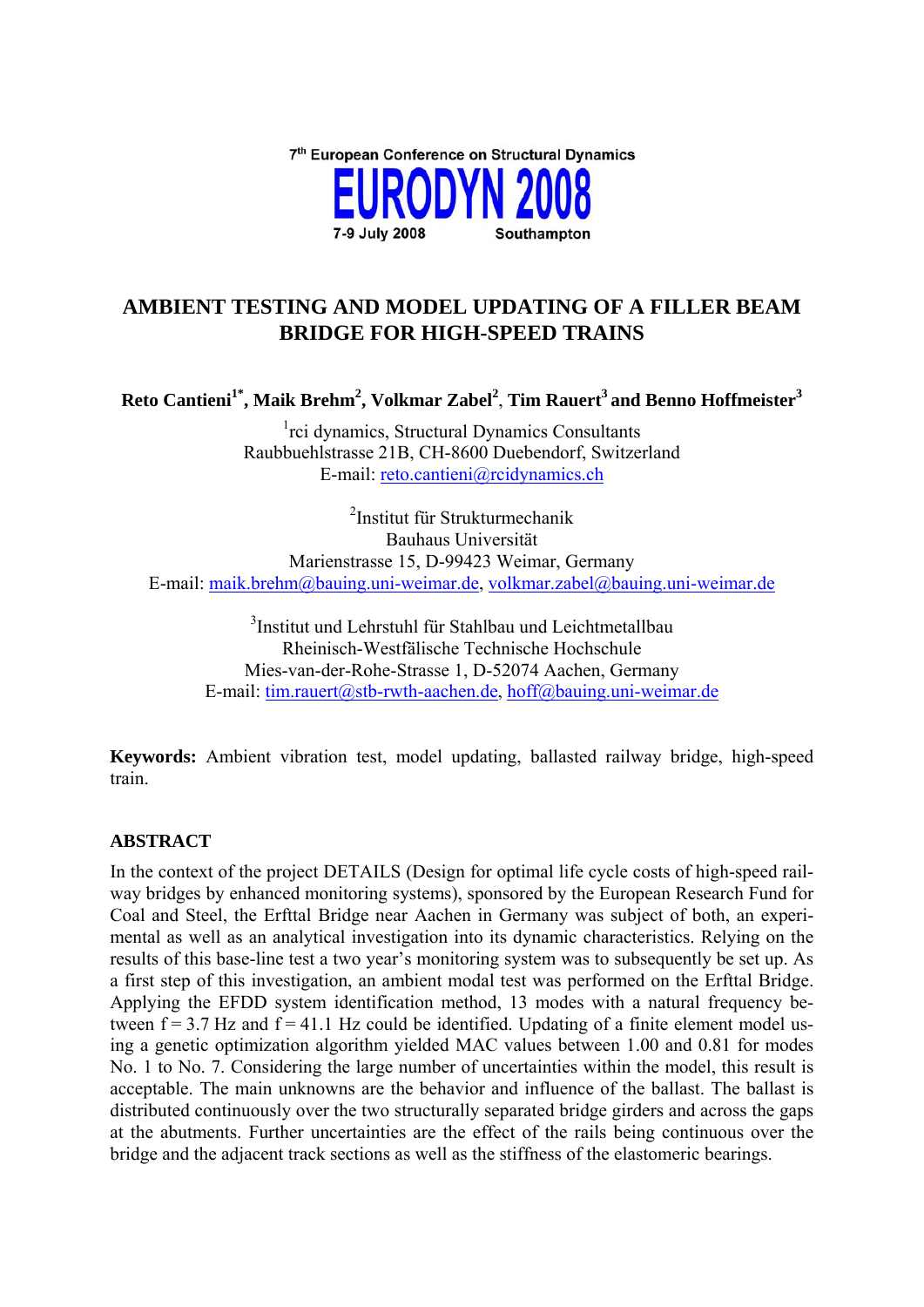#### **1. INTRODUCTION**

The DETAILS research project supported by the European Research Fund for Coal and Steel concentrates on various types of steel-concrete composite bridges for high-speed railway lines. One of the bridges being subject of this project and being dealt with in this paper is a short span concrete-filler bridge. Bridges of this type are very robust and are widely used by European railway companies.

A typical problem with high-speed short-span railway bridges is the high probability of resonance problems occurring when trains pass the bridge at so-called "critical speed". This problem has been known for several years ([1]) and has been addressed in guidelines and codes ([2], [3]). Assessing an existing bridge e.g. with respect to its behavior during the passage of several types of trains at different speeds requires careful numerical analyses. However, the results strongly depend on the quality of the model being used to describe the dynamic behavior of the structure. It is therefore of utmost importance that this model reflects the real dynamic structural behavior of the bridge sufficiently well. This paper deals with a case study demonstrating how to end up with a reliable structural model through updating of an initial finite element model based on the results of in-situ ambient modal tests.

#### **2. THE BRIDGE**

The Erfttal Bridge located between Cologne and Aachen (Germany) consists of two straight, parallel composite filler beam girders, the northern and the southern bridge, separated by a 2 cm gap. There is a 4 m difference in the longitudinal position of the two girders (Fig.1).



Figure 1. Erfttal Bridge, plan view. Dimension in meters. The northern and southern bridges are subject of this paper.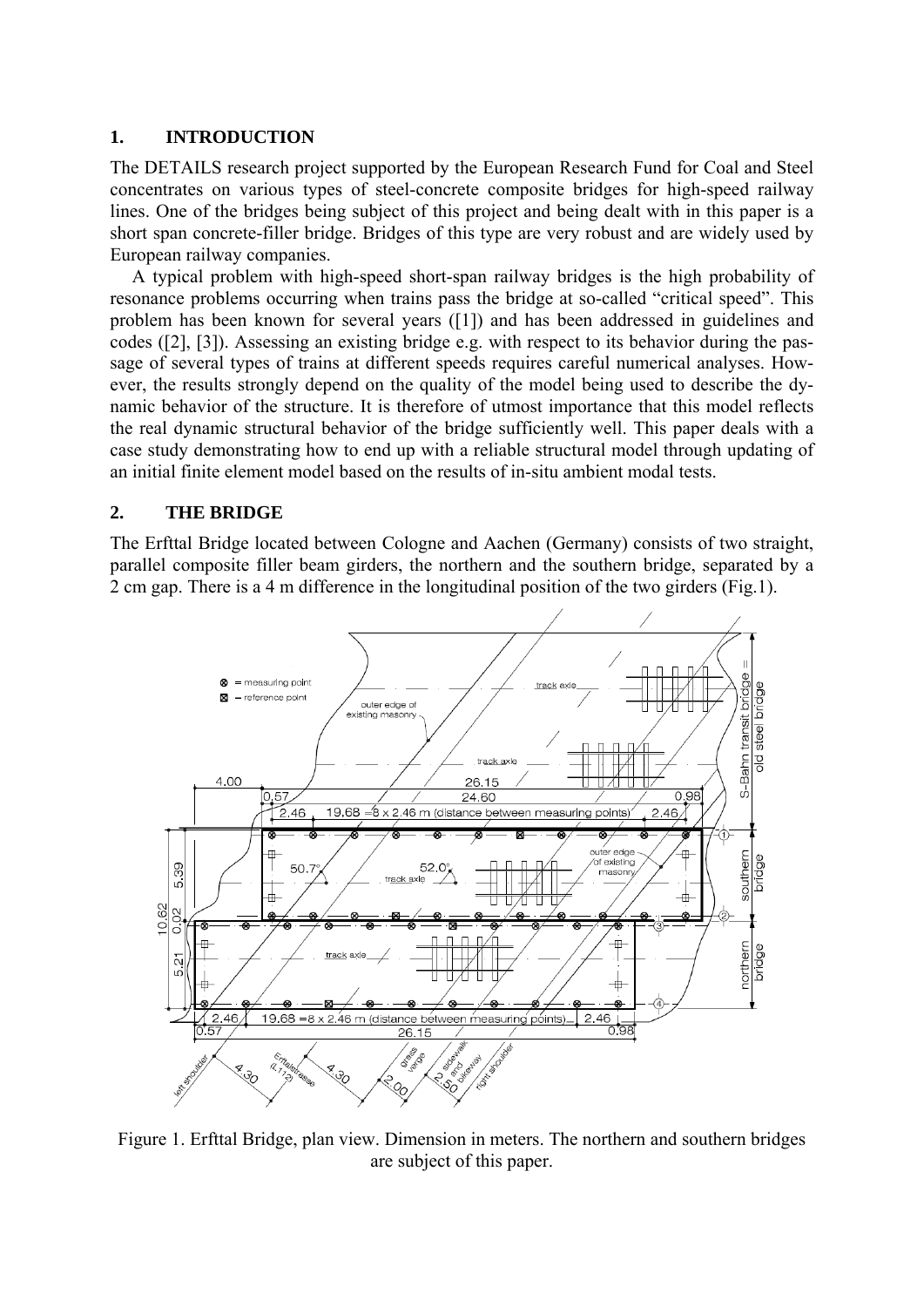Each girder is a simple beam with a span length of some 25 m (Fig. 2). The two roughly 1.1 m deep and 5.3 m wide girders are steel/concrete composite slabs with eleven 1 m deep rolled steel beams HEM 1000 encased in concrete. The distance between two neighbouring steel beams is about 0.5 m (Fig. 3). Due to an unknown reason, the concrete quality is not the same for the two girders (B25 and B35 respectively). Each girder carries one ballasted railway line. The bridge is used by normal- and high-speed passenger trains as well as by freight trains.

Figure 1 gives further details on the bridges' situation. Adjacent to the northern and the southern Erfttal Bridges, the S-Bahn bridge can be seen. This S-Bahn bridge is an old steel construction used by local railway traffic and is not subject of this paper. The parameters of the highway underneath the railway bridge can also be seen in Figure 1: Two 4.3 m traffic lanes to the left, the adjacent grass strip and the sidewalk/bikeway to the right.

On the northern and the southern Erfttal Bridges as shown in Figure 1, the measurement point grid used for the tests is indicated. The elastomeric bearing pads are also indicated.



Figure 2. Erfttal Bridge, longitudinal section. Dimensions in meters.



Figure 3. Erfttal Bridge, cross section. Dimensions in meters. The measurement point lines 1 to 4 (in circles) correspond to the ones given in Figure 1.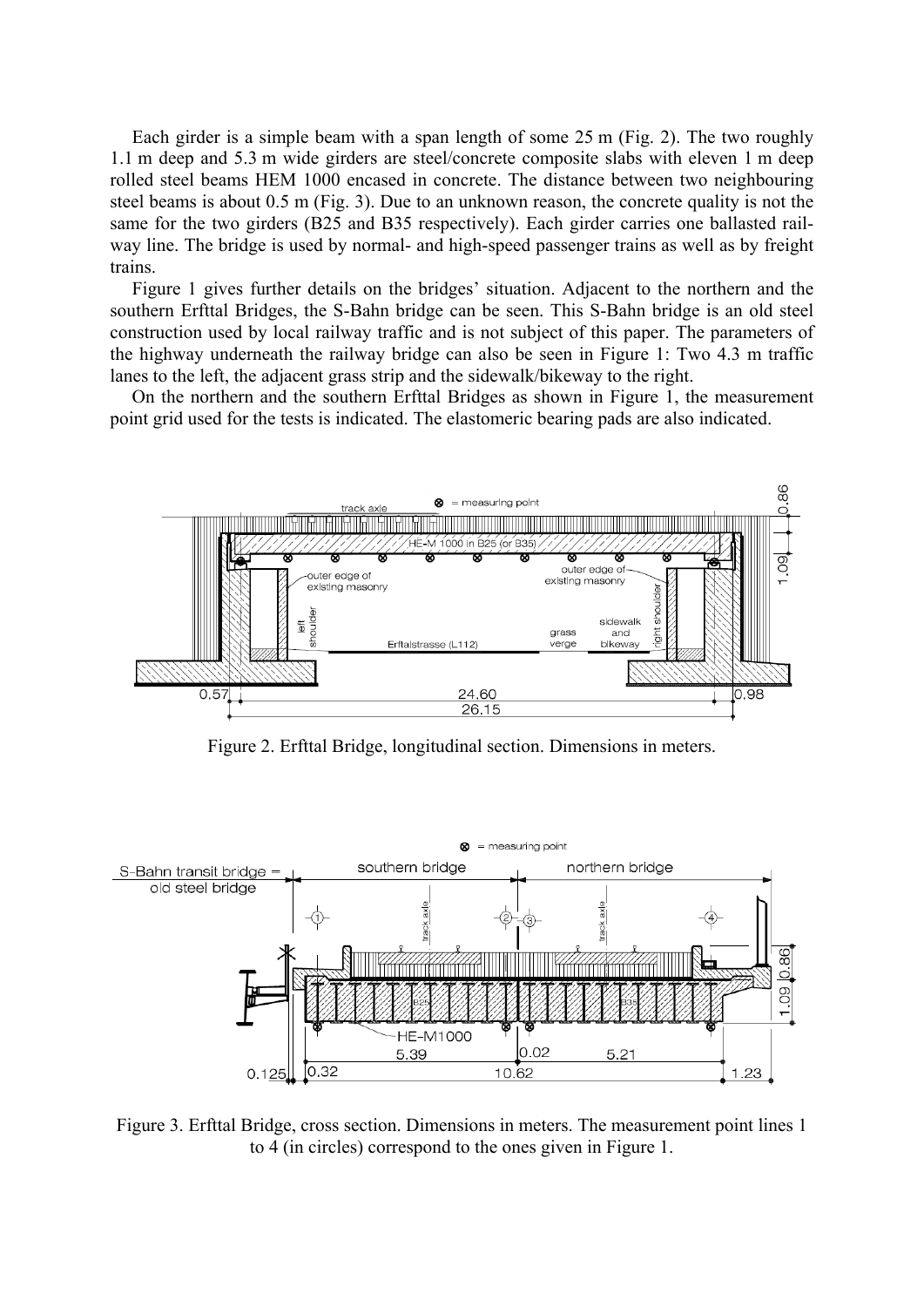#### **3. AMBIENT VIBRATION TESTS; INSTRUMENTATION**

The important questions to be answered through the tests were, a), what is the behavior of the joint between the two girders, and, b), what is the influence of the elastomeric bearing pads? As a consequence, the layout of the instrumentation was quite straightforward. The girders had to be instrumented all along the joint and the girders had also to be instrumented close to the bearings. To being able to distinguish between bending and torsion, each girder was instrumented at the two extreme steel beams. This led to a quite dense grid of 44 measurement points. The number of references was chosen to 4. To cover the 40 remaining points in four setups, 10 roving sensors were necessary. The sensor orientation was always vertical. Two additional channels were used to check the behavior of the bridge in the transverse and longitudinal horizontal directions. This is however not subject of this paper.

As also discussed later, the layout of the references' position and the sequence of the measurement points to be covered by the four setups was heavily influenced through logistic boundary conditions. The result of the respective discussions and optimizations are presented in Figures 4 to 7. Setups 1 and 2 were performed on day 1, setups 3 and 4 on day 2. The reference points No 7, 15, 29 and 37 had to be accessible on both days.





Top: Northern bridge, Bottom: Southern Bridge. Blue: reference points, green: rovers.



Figure 6. Instrumentation for setup 3, day 2. Comments see Figure 4.





Figure 7. Instrumentation for setup 4, day 2. Comments see Figure 4.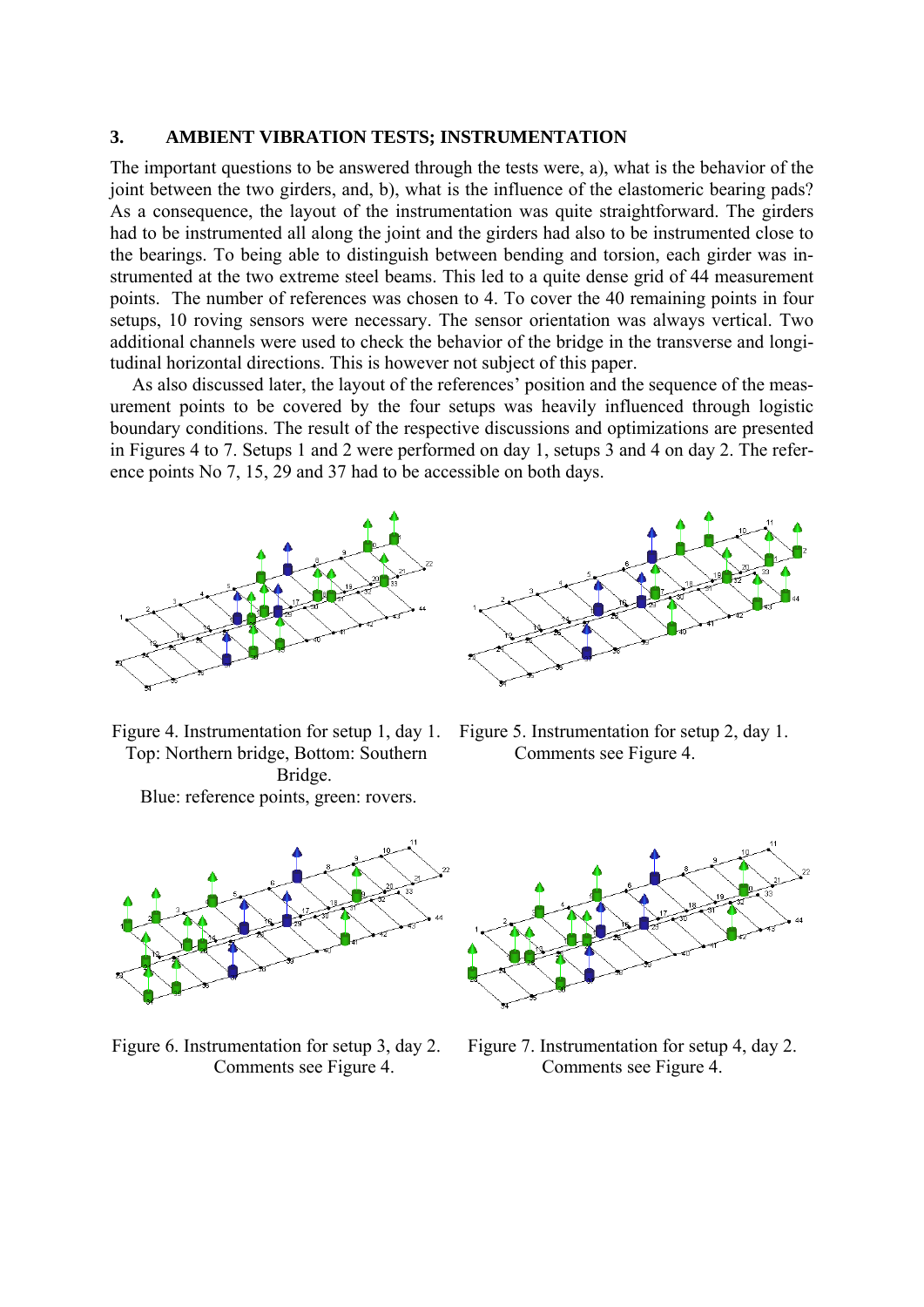

 The sensors used were PCB 393B31 with a sensitivity of 10 V/g. They were fixed to the steel beams with magnetic supports (Fig. 8). An intermediate plastic layer provided electric isolation of the sensors.With bridges used by electrically driven trains, this is quite essential.

 To minimize the headway used by the instrumentation, the cables were fixed to

Figure 8. Close-up of a sensor and of a cable fixation using a magnet.

the steel girders with small magnetic devices every two to three meters (Fig. 8).

 The signals measured were conditioned with an LMS Pimento 16-channel front-end. The sampling rate was chosen to  $s = 500$  Hz, digitization was performed with a 24 bit resolution. These values were chosen to also be able to acquire signals measured during train passages.

#### **4. AMBIENT VIBRATION TESTING PROCEDURES**

Several logistic boundary conditions had to be taken care of. The bridge top side was not accessible. Testing time was limited to two days and 6 hours each (9 am to 3 pm). The reason for this was that the highway traffic underneath the bridge could be reduced from two lanes to a single lane during these time windows only (Figs. 1 and 9). Fortunately, a green strip (being paved underneath the bridge only, Fig. 9) and a pedestrian/bicycle lane were adjacent to one side of two traffic lanes. This allowed for some air to breathe on one side of the traffic lanes. The measurement van could be placed on the green strip and the strip could also be used to distribute the cables in the transverse bridge direction on the terrain. There was no free room on the other side of these lanes (Figs. 1 and 9).

No critical interference between road traffic and instrumentation occurred during day 1, when the traffic lane adjacent to the measurement van was closed (Fig. 9). On day 2, most of the cables had to cross the lane being now open to traffic (Fig. 10). This was quite challenging because the highway is heavily trafficked with large and high tractor-semitrailers. The headway between the vehicle's roof and the sensors was theoretically something like 0.5 m.

Another challenge was choosing the measurement chain sensitivity and the time windows to store. On the one hand, an ambient test was to be performed. For this purpose, time windows should be available where no train was crossing the bridge. Then, the measurement chain sensitivity should be as high as possible. The train schedule on this bridge is so dense that for each net setup time of roughly 1.5 hours one or two time windows with ambient conditions could be identified from the time table only.

On the other hand, some crossings of high-speed trains should also have been acquired. Here, the measurement chain sensitivity should be such that no overloads would occur while converting the data from analog to digital.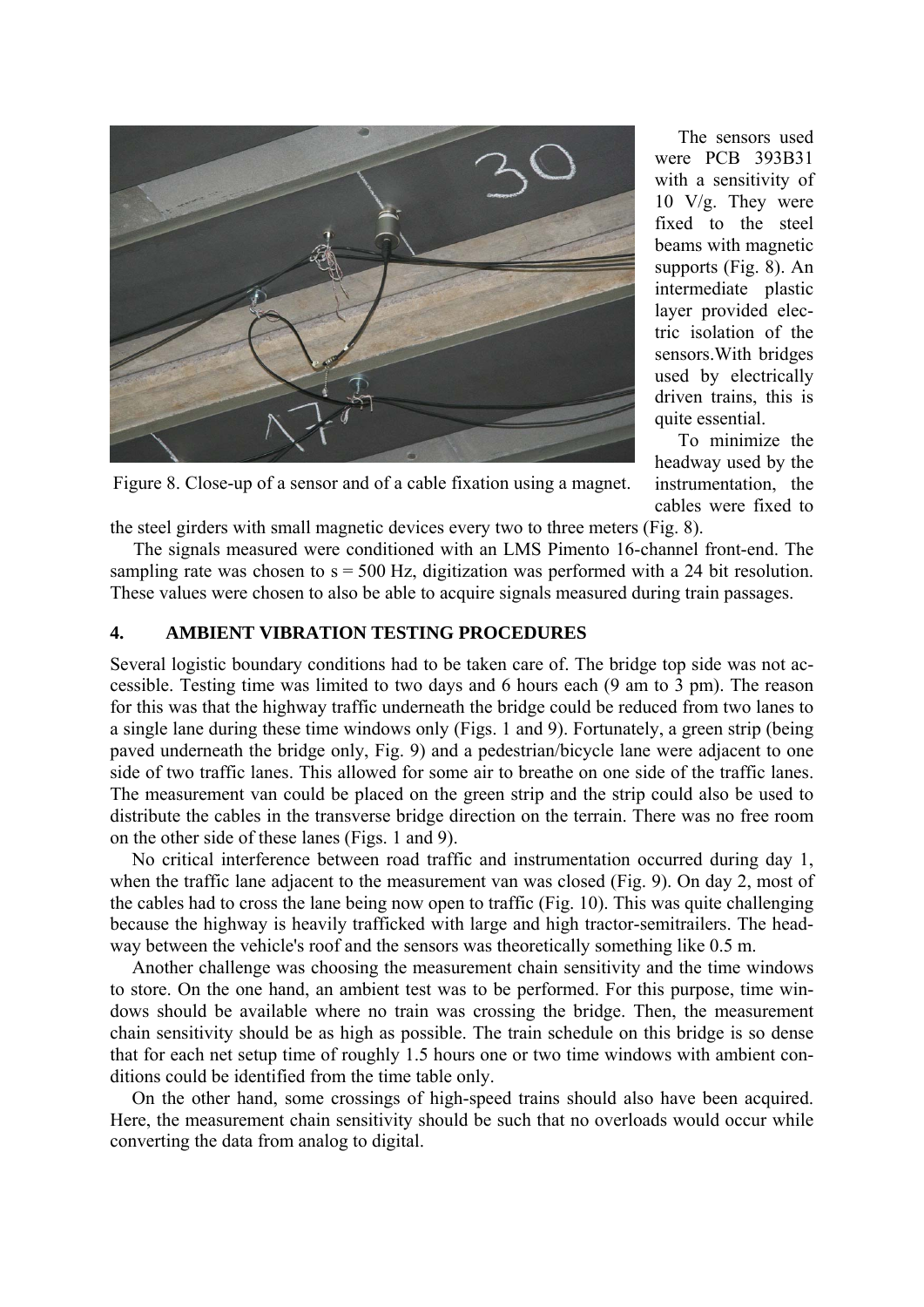

Figure 9. View underneath the Erfttal Bridge on measurement day 1. From left: Traffic lane open to traffic, closed traffic lane, paved "green strip" where the black measurement van is located, bicycle/pedestrian lanes.



Figure 10. View underneath the Erfttal Bridge on measurement day 2. View direction reverse to the one in Figure 9. The detail in the right hand corner illustrates the technology used to fix a "flying" cable to a steel beam.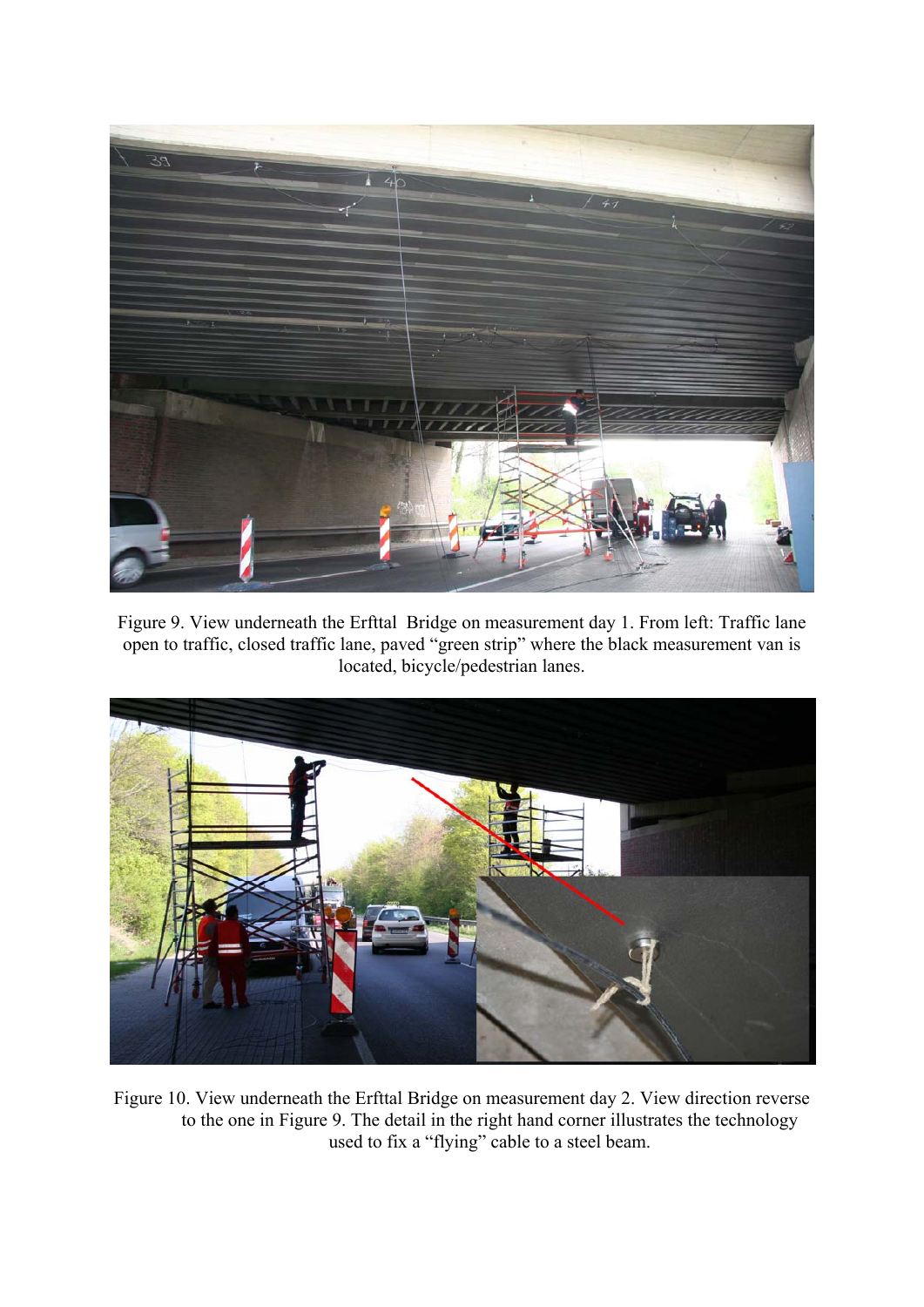During the two days of measurement, 23 files were acquired. As the trains did not really keep the theoretical schedule, all files with "ambient" conditions had to be truncated because an unexpected train had appeared, mainly at the end of the time window acquired. For this purpose, a MatLab routine was written which allowed cutting a "good" piece of signal out of a measured signal. The LMS Pimento software does not allow such a signal treatment.

Finally, the dynamic characteristics of the bridge could be extracted from files with ambient conditions for each setup of a minimum  $T = 410$  s length. Some train passages could also be acquired successfully. This will not be discussed here.

#### **5. AMBIENT VIBRATION TESTS; SIGNAL PROCESSING AND RESULTS**

Applying the Artemis Software Suite and making use of the EFDD (Enhanced Frequency Domain Decomposition) routines allowed identification of 13 bridges modes in the frequency range  $f = 3.68...41.1$  Hz (Table 1). By decimating the data by a factor of 5, the Nyquist frequency was reduced to  $f = 50$  Hz. The SVD (Singular Value Decomposition) diagram presented in Figure 11 shows that the number of projection channels was chosen to 4. The number of frequency lines for  $f = 0$ ...50 Hz was chosen to 512.

Application of the Artemis SSI routines yielded an additional mode 4a at  $f = 13.71$  Hz (Table 1). Whereas mode 4 at  $f = 13.24$  Hz is the second bending mode with the two girders being in phase, mode 4a is the second bending mode with the girders being out of phase. It is not clear why it was not possible to separate these modes using the EFDD technique.



Figure 11. EFDD SVD diagram as determined through application of Artemis Extractor routines.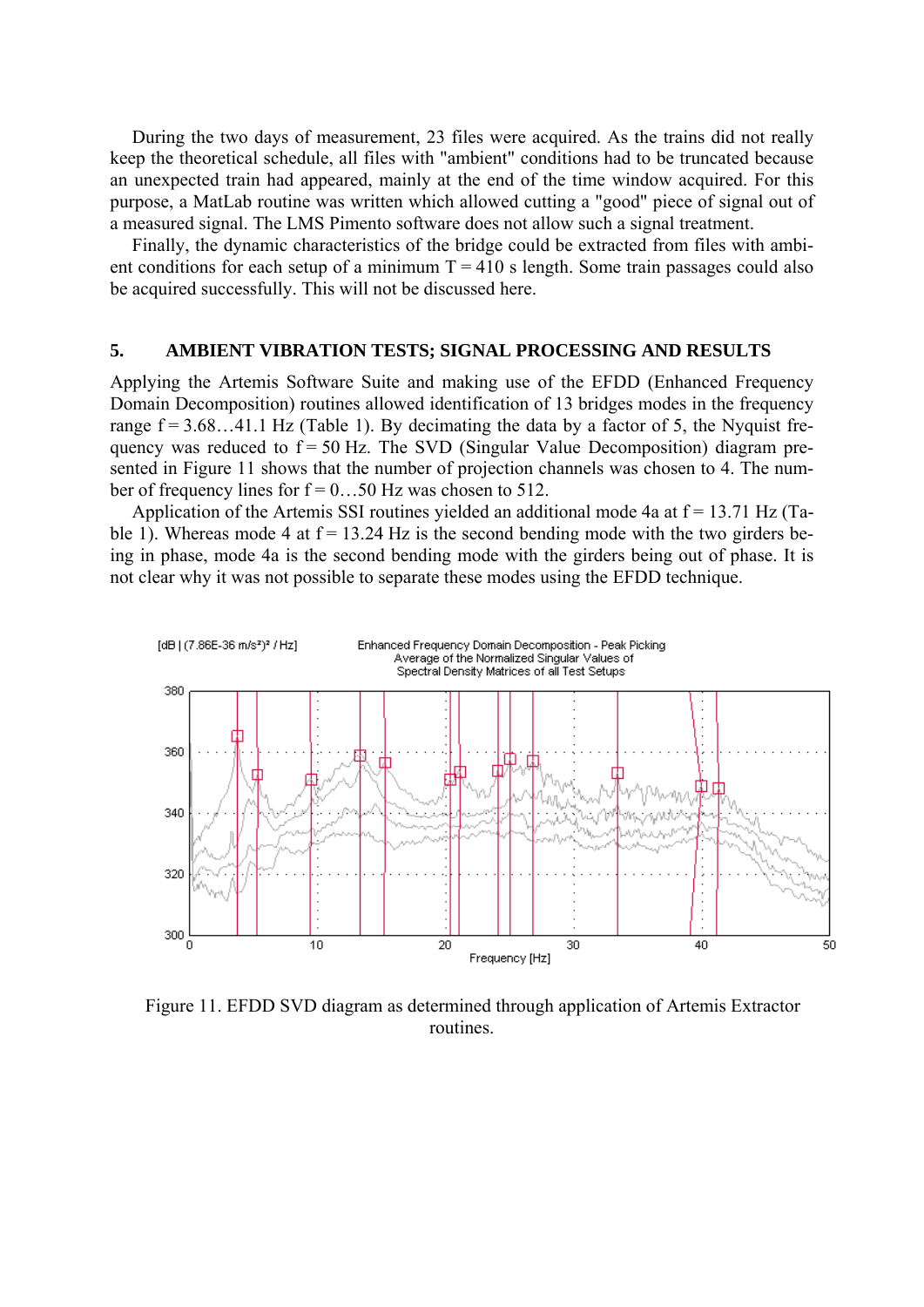| <b>Mode</b>             | Freq. f | $\sigma$ f | Damp. $\varsigma$ | σς     | <b>Mode</b> | Freq. f | $\sigma f$ | Damp. $\varsigma$ | $\sigma \varsigma$ |
|-------------------------|---------|------------|-------------------|--------|-------------|---------|------------|-------------------|--------------------|
|                         | [Hz]    | [Hz]       | $[\%]$            | $[\%]$ |             | [Hz]    | [Hz]       | [%]               | $[\%]$             |
| $\mathbf{1}$            | 3.68    | 0.01       | 2.56              | 0.11   | 7           | 20.98   | 0.23       | 0.65              | 0.19               |
| $\boldsymbol{2}$        | 5.24    | 0.03       | 2.76              | 0.24   | 8           | 24.05   | 0.09       | 0.52              | 0.20               |
| $\mathbf{3}$            | 9.36    | 0.13       | 2.05              | 0.69   | 9           | 24.96   | 0.23       | 0.56              | 0.23               |
| $\overline{\mathbf{4}}$ | 13.24   | 0.13       | 0.87              | 0.64   | 10          | 26.81   | 0.03       | 0.86              | 0.94               |
| 4a                      | 13.71   | 0.17       | 2.96              | 0.89   | 11          | 33.4    | 0.01       | 0.24              | 0.02               |
| 5                       | 15.18   | 0.06       | 1.22              | 0.20   | 12          | 39.04   | 1.52       | 0.28              | 0.15               |
| 6                       | 20.36   | 0.10       | 0.47              | 0.28   | 13          | 41.11   | 0.15       | 0.20              | 0.08               |

Table 1. Natural frequency, f, standard deviation, σf, damping in percent of critical, ς, and standard deviation,  $\sigma \zeta$ , for the 14 modes identified for the Erfttal Bridge.

## **6. FINITE ELEMENT MODELLING**

Here, the initial step of the finite element modelling procedure of the bridge is presented (Fig. 12). The concrete of the slab is modelled by 4-node shell elements and the embedded steel I-Sections with 2-node beam elements. Also, the cross beams at the abutments are 2-node beam elements being connected to the slab through constraint equations. According to [4], the elastomeric bearings are represented through a spring with six degrees of freedom. The mass and stiffness of the ballast is added to the concrete slab. Springs are used to consider the continuous distribution of the ballast across the gap between the two slabs and across the abutments at each end of the bridge. The rails and sleepers are 2-node beam elements, which are connected through springs to each other to model the pads. Furthermore, the rail-sleeper-system is connected to the slab through springs. To consider the continuous effect of the rail, this is extended by 2 m at each end of the bridge. This part of the rail is connected to the ground through springs. Mass and stiffness of the noise protection wall, the handrail and the edge beam are not considered.



Figure 12. Finite element model of the Erfttal Bridge.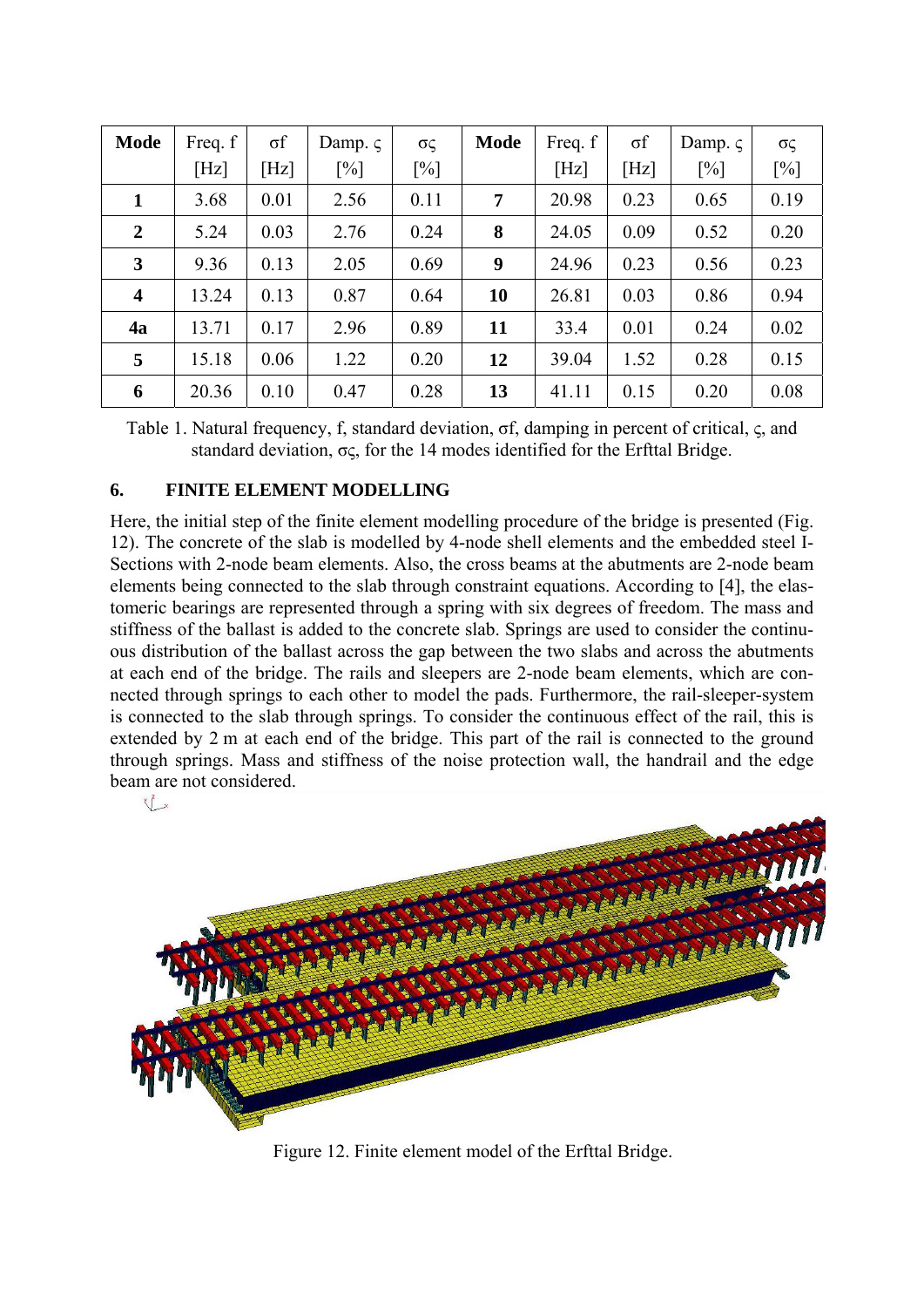The initial material parameters for steel and concrete are given in [5], the shear modulus of the elastomeric material is given in [4]. The mass of the ballast is set to  $2'000 \text{ kg/m}^3$ . The main unknown is the stiffness contribution of the ballast in each direction at every point.

To simplify the model concerning the number of design variables for the subsequent model updating it is assumed that the same stiffness is present at each elastomeric bearing and that the concrete and the ballast are homogeneous. It is furthermore assumed that no significant damage has occurred to the bridge up to now.

### **7. MODEL UPDATING**

To update the model parameters with respect to the first 7 experimentally identified eigenfrequencies  $f_i^e$  and corresponding eigenvectors  $\Phi_i^e$  of the system a genetic optimisation strategy implemented in [6] is used. The objective function is given by

$$
z = \sum_{i=1}^{7} \left[ \frac{\|f_i^e - f_i^n\|}{f_i^e} \right] + \sum_{i=1}^{7} \left[ 1 - MAC(\Phi_i^e, \Phi_i^n) \right] \tag{1}
$$

where  $MAC(x, x)$  is the modal assurance criterion.

The 16 design variables are the Young's moduli and densities of the two concrete types, the shear modulus of the elastomeric material and a set of spring parameters. The eigenfrequencies  $f_i^n$  and the eigenvectors  $\Phi_i^n$  of the updated numerical model are presented in Figures 13a to 13c. The MAC-values are close to 1.0. Only for modes 5 and 6, which show some irregularities in the identified shapes, MAC-values of 0.81 and 0.82, respectively, were obtained. However, these results are considered to be sufficiently good in this case. The updated frequencies are not as good as the mode shapes. Errors of up to 12.85% were obtained.

| <b>Mode</b><br>No. | Freq.<br>[Hz] | Error<br>$[\%]$ | $\rm MAC$<br>$\left[ -\right] % \begin{minipage}[b]{.45\linewidth} \centering \includegraphics[width=\linewidth]{images/Example_14]{Example_144m100.pdf} \caption{The image shows the number of times of the number of times.} \label{fig:Example_144m10_144} \end{minipage} \ \ \begin{minipage}[b]{.45\linewidth} \centering \includegraphics[width=\linewidth]{images/Example_144m10_14} \caption{The 3D (blue) and 4D (blue) are the number of times.} \label{fig:Example_144m10_144} \end{minipage} \ \ \begin{minipage}[b]{.45\linewidth} \centering \includegraphics[width=\linewidth]{images/Example_144$ | Mode Shapes |
|--------------------|---------------|-----------------|-------------------------------------------------------------------------------------------------------------------------------------------------------------------------------------------------------------------------------------------------------------------------------------------------------------------------------------------------------------------------------------------------------------------------------------------------------------------------------------------------------------------------------------------------------------------------------------------------------------------|-------------|
| $\mathbf{1}$       | 3.38          | $-8.15$         | $1.00\,$                                                                                                                                                                                                                                                                                                                                                                                                                                                                                                                                                                                                          |             |
| $\overline{2}$     | 5.05          | $-3.63$         | 0.96                                                                                                                                                                                                                                                                                                                                                                                                                                                                                                                                                                                                              |             |

Figure 13a. Eigenfrequencies  $f_i^n$  and mode shapes of the updated FE model (blue) compared with the results obtained by EFDD (red).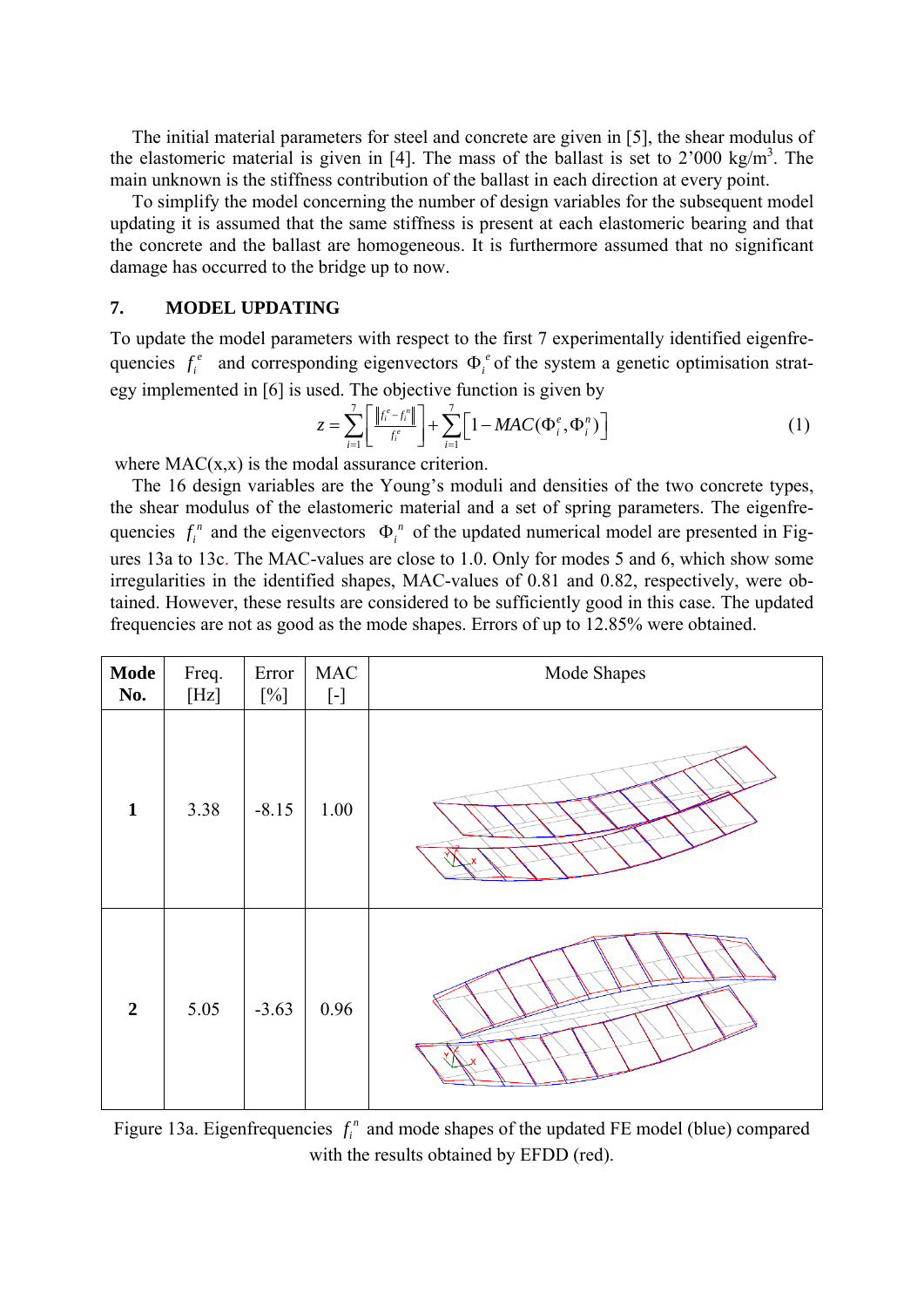| <b>Mode</b><br>No.      | Freq.<br>$[{\rm Hz}]$ | Error<br>$[\%]$ | $\rm MAC$ | Mode Shapes |
|-------------------------|-----------------------|-----------------|-----------|-------------|
| $\mathbf{3}$            | $10.16\,$             | 8.55            | 0.91      |             |
| $\overline{\mathbf{4}}$ | 11.83                 | $-10.65$        | 0.95      |             |
| 4a                      | 12.93                 | $-5.69$         | 0.94      |             |
| $\overline{\mathbf{5}}$ | 13.23                 | $-12.85$        | 0.81      |             |

Figure 13b. Eigenfrequencies  $f_i^n$  and mode shapes of the updated FE model (blue) compared with the results obtained by EFDD and SSI (mode 4a) (red).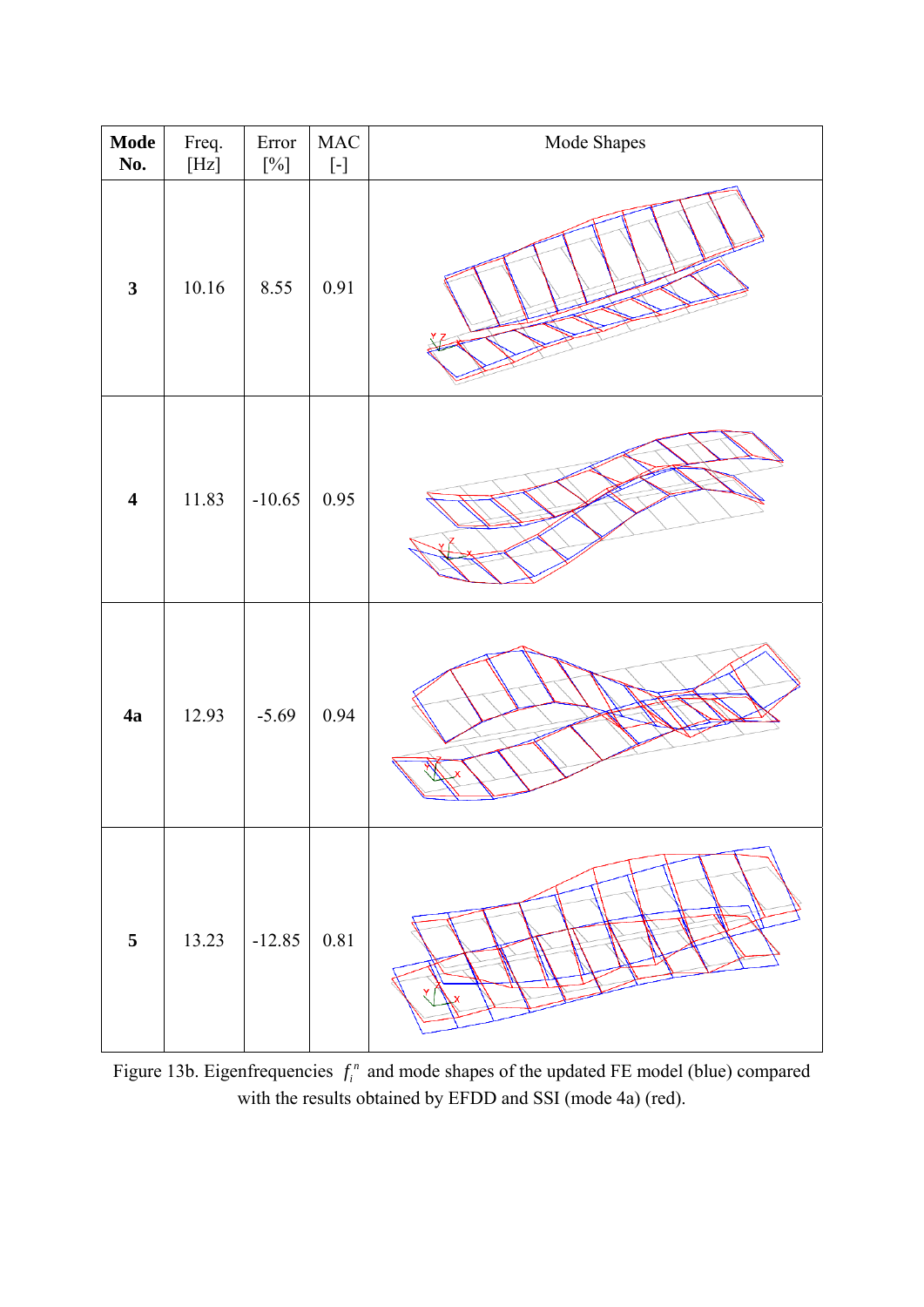| Mode | Freq. | Error  | $\rm MAC$ | Mode Shapes |
|------|-------|--------|-----------|-------------|
| No.  | [Hz]  | $[\%]$ | $[\cdot]$ |             |
| 6    | 20.48 | 0.59   | 0.82      |             |

Figure 13c. Eigenfrequency  $f_i^n$  and mode shapes of the updated FE model (blue) compared with the results obtained by EFDD (red).

It is obvious that the finite element model and/or the system identification include some deficits. Furthermore, nonlinear effects may have a significant influence on the system even in the ambient vibration tests. To investigate this issue in detail, a next step will be using a refined finite element model for model updating. Especially, the mass of the noise protection wall may have a considerable influence.

## **8. CONCLUSIONS**

Both, experimental identification of the modal behavior and subsequent analytical updating of an initial finite element model of a typical short span railway bridge are presented in this study.

It has been shown that a significant number of bridge natural modes could be identified from relatively weak ambient vibration signals by applying appropriate algorithms.

The combination of both experimental and numerical analyses has been proven to be a successful methodology for handling identification problems of the kind described in this paper. Even though the mechanical behavior of an orthotropic railway bridge with continuous rails on ballast is quite difficult to describe numerically, comparatively good results in model updating have been obtained by applying a genetic optimisation scheme. However, it is expected that further refinements of the initial model will lead to a better agreement of the model's modal parameters with those identified from the tests. Therefore one of the next steps will be refinement of the finite element model. The standard deviations of the identified natural frequencies and the accuracy of the extracted mode shapes should be considered in the objective function as well.

## **9. ACKNOWLEDGEMENTS**

It is gratefully acknowledged that the study presented here is part of the European research project DETAILS which is supported by the European Research Fund for Coal and Steel.